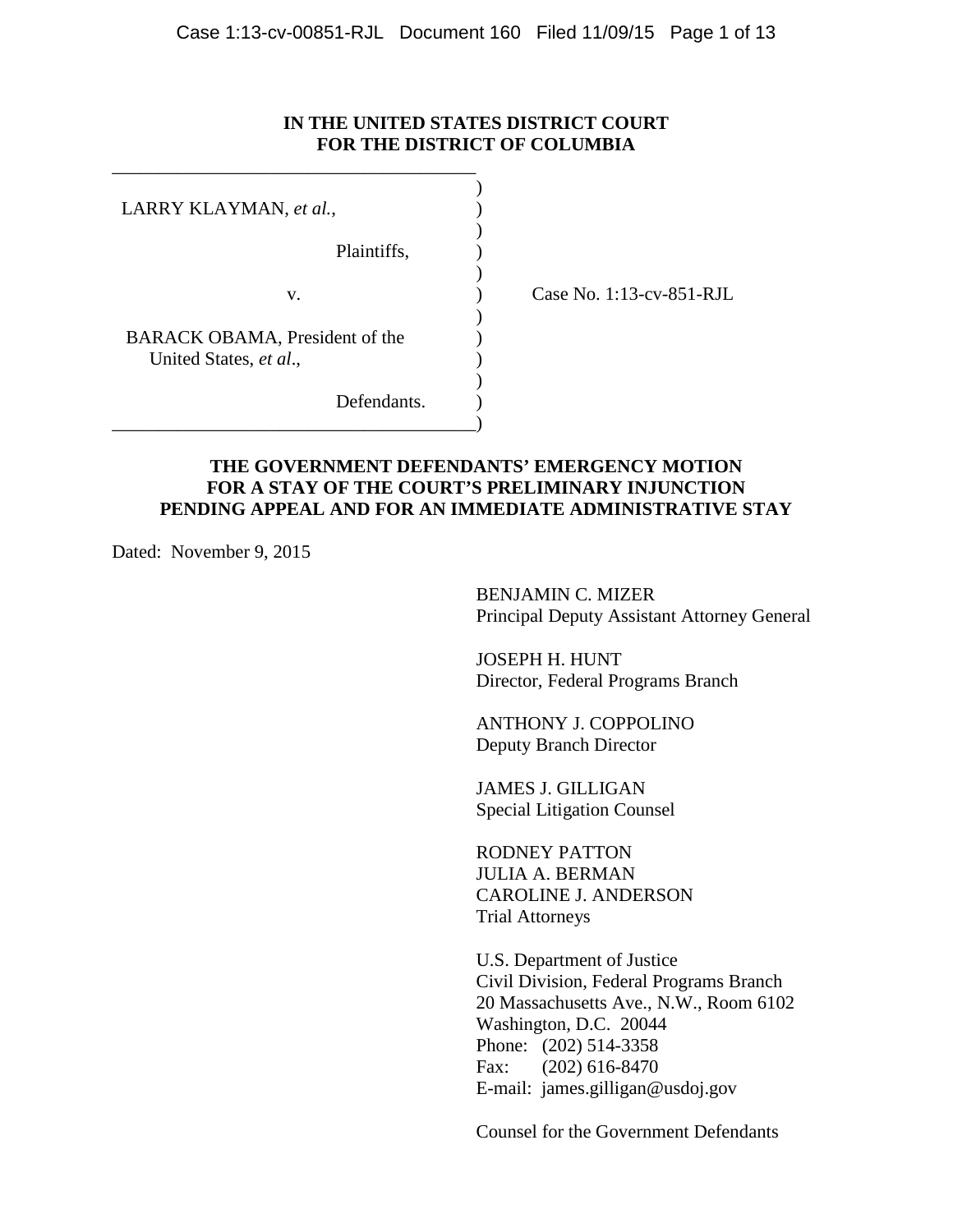#### **INTRODUCTION**

The Court's November 9, 2015, preliminary injunction nominally extends relief only to the Little Plaintiffs, but as the Government has explained, the technical steps necessary to comply even with a targeted injunction would require months to complete. Thus the injunction effectively requires the NSA to immediately terminate the Section 215 bulk telephony-metadata program in its entirety. That result is contrary to the judgment of Congress and the President that this important counter-terrorism intelligence program should end only after the current transition to a program of targeted metadata collection is complete, to avoid creating an intelligencecollection gap that could place national security at risk. As the Second Circuit recently held, that considered decision should be respected and not overturned on the basis of uncertain constitutional claims that will be rendered moot in the very near future. *ACLU v. Clapper*, 2015 WL 6516757, at \*8-9 (2d Cir. Oct. 29, 2015).

The Government Defendants therefore respectfully request a stay of the Court's preliminary injunction pending appeal. Because of the immediate impact of the Court's injunction on the Government's intelligence-gathering capabilities, the Government also requests (1) an immediate administrative stay of the injunction pending the Court's resolution of this motion, and (2) if the Court denies the motion, an administrative stay thereafter of at least 10 days so the Government Defendants can seek relief from the D.C. Circuit, if warranted.<sup>1</sup> Also due to the urgency of the situation, the Government respectfully requests that the Court issue a stay by 12:00 p.m. on Tuesday, November 10, 2015. Absent a stay by that time the Government intends to file a motion for a stay pending appeal in the Court of Appeals.

<sup>&</sup>lt;u>1</u> <sup>1</sup> Although the Court indicated in its November 9, 2015 Memorandum Opinion (ECF No. 158) ("Mem. Op.") that it would not stay its injunction pending appeal *sua sponte*, Mem. Op. at 43, Federal Rule of Appellate Procedure 8(a)(1) nevertheless requires that the Government Defendants seek a stay from this Court before seeking such relief from the Court of Appeals.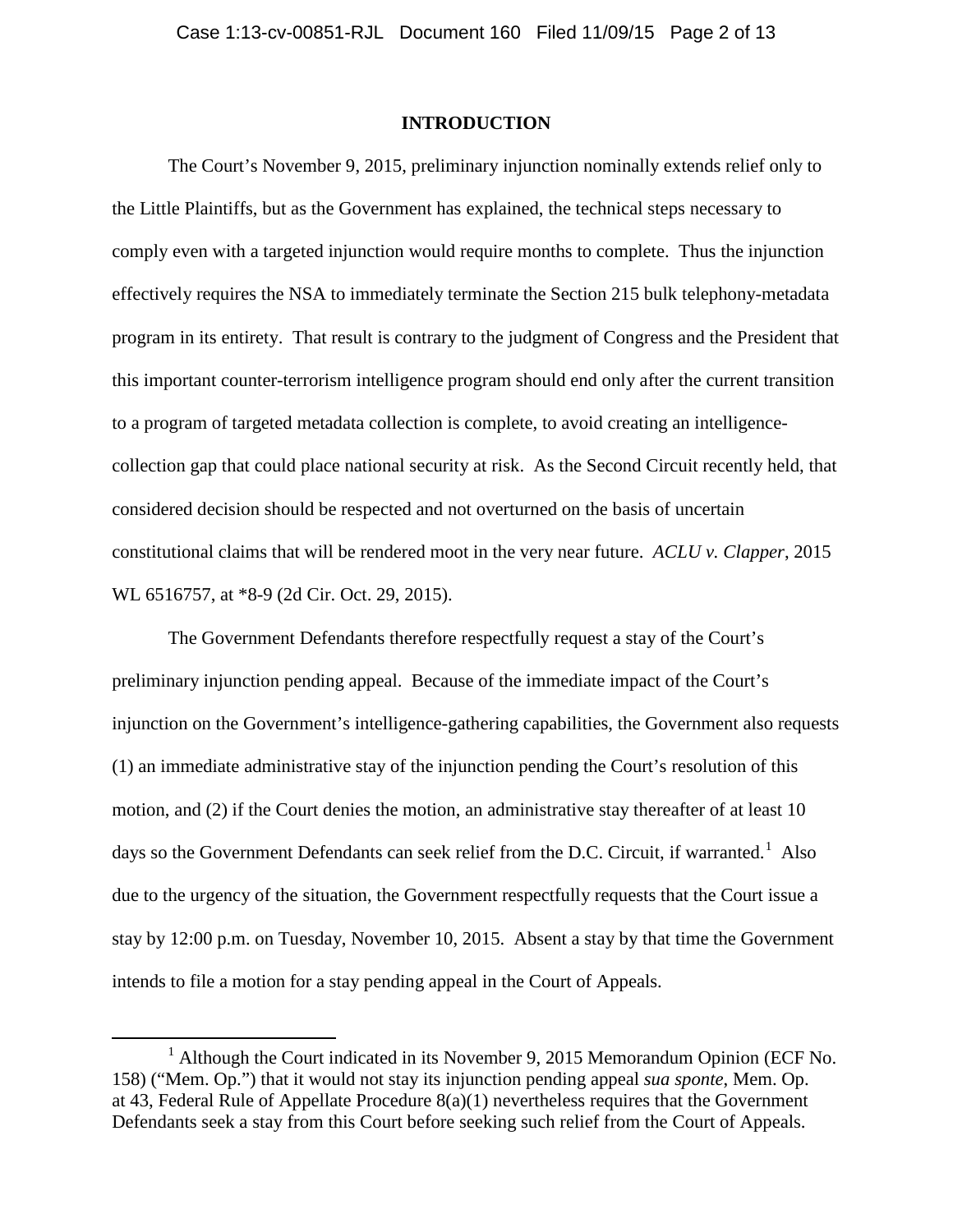# Case 1:13-cv-00851-RJL Document 160 Filed 11/09/15 Page 3 of 13

 All of the factors the Court must consider in ruling on a motion for a stay weigh in favor of the Government's request. The Government will suffer immediate irreparable harm, and the public interest as reflected in the USA FREEDOM Act will be disserved, *see ACLU*, 2015 WL 6516757, at \*9, if the Section 215 program must be terminated before the new program of targeted telephony-metadata collection is ready to take its place. These harms far outweigh the minimal risk of any meaningful invasion of the Plaintiffs' privacy that likely could occur if a stay is granted. And notwithstanding the Court's conclusion that *Smith v. Maryland*, 442 U.S. 735 (1979), does not control under the circumstances here, the reasoning of *Smith* itself, the contrary conclusion reached by every other court to consider the question, and the doubts the Second Circuit expressed about the constitutional claims presented in *ACLU*, 2015 WL 6516757, at \*8, make evident that the Government has at the least a substantial likelihood of prevailing on the merits of Plaintiffs' Fourth Amendment claim.

 In December 2013 this Court *sua sponte* stayed its initial preliminary injunction pending appeal, "in light of the significant national security interests at stake" and the perceived "novelty of the constitutional issues." *Klayman v. Obama*, 957 F. Supp. 2d 1, 43 (D.D.C. 2013), *vacated,*  2015 WL 5058403 (D.C. Cir. Aug. 28, 2015). In view of the USA FREEDOM Act, the immediate impact of the Court's injunction on the Government's intelligence capabilities, and the weight of authority now favoring the Government's position on the merits, the imperative for a stay is at least as great today if not greater than two years ago. Accordingly, the Government Defendants' request for a stay of the Court's preliminary injunction should be granted.

#### **ARGUMENT**

A stay pending appeal is appropriate where: (1) the movant has a substantial likelihood of success on the merits; (2) the movant will suffer irreparable injury absent the stay; (3) the stay will not substantially injure the other parties interested in the proceeding; and (4) the public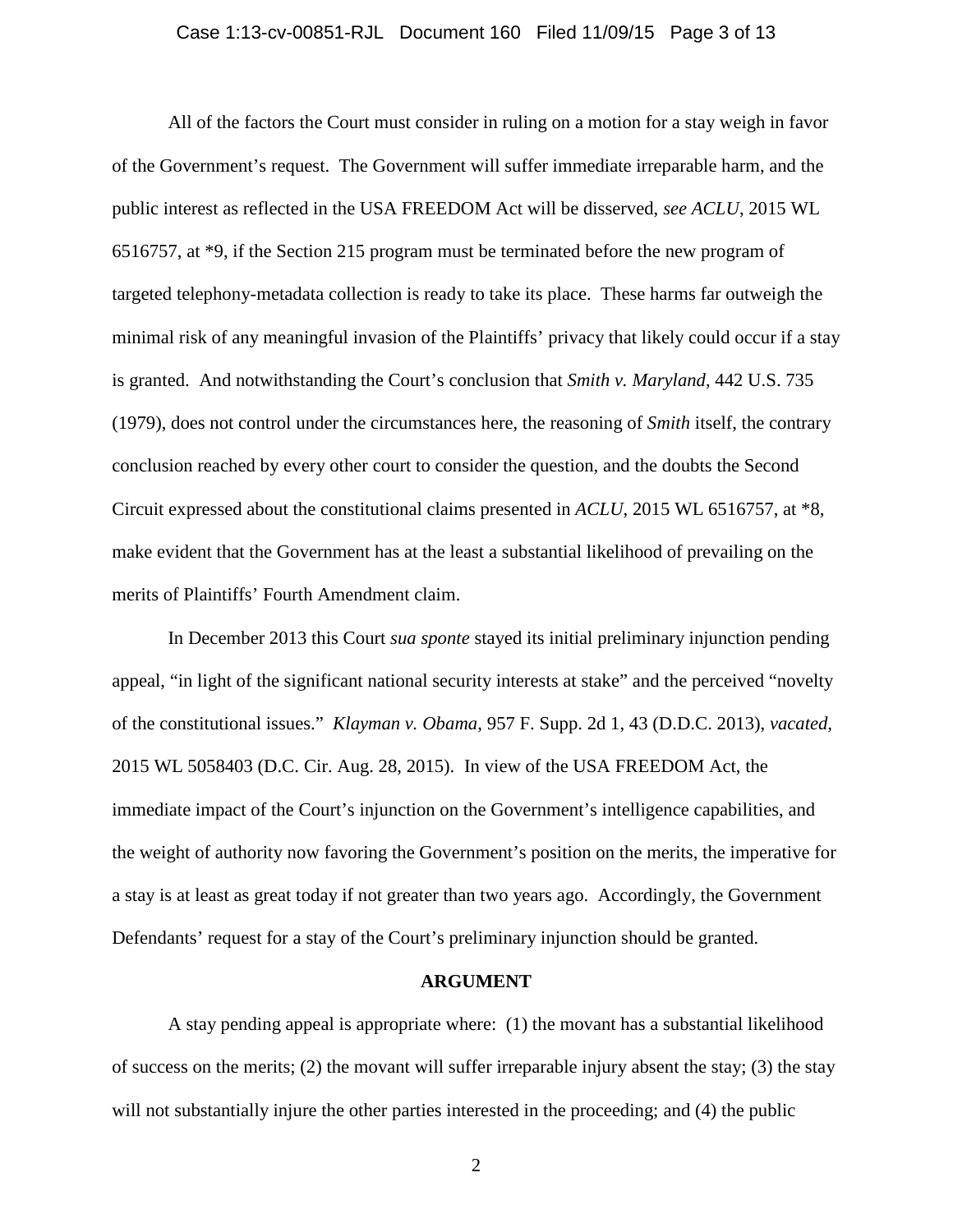interest will be served by a stay. *United States* v. *Philip Morris, Inc.*, 314 F.3d 612, 617 (D.C.

Cir. 2003). These factors are not prerequisites to be met, but considerations to be balanced. Thus, "[a] stay may be granted with either a high probability of success and some injury, or vice versa." *Cuomo* v. *Nuclear Regulatory Comm'n*, 772 F.2d 972, 974 (D.C. Cir. 1985). Where the movant has established substantial irreparable harm and the balance of harms weighs heavily in its favor, it need only raise "serious legal questions going to the merits" to obtain a stay pending appeal. *Population Inst.* v. *McPherson*, 797 F.2d 1062, 1078 (D.C. Cir. 1986).

## **A. In Light of the Certain and Immediate Harm to the Government, the Public Interest as Determined by Congress, and the Minimal Risk of Concrete Injury to the Little Plaintiffs, the Balance of Harms Warrants a Stay.**

On its face, the Court's preliminary injunction only prohibits the collection under the Section 215 program of metadata associated with the telephone calls of Plaintiff J. J. Little and his law firm, J. J. Little & Associates, P.C. (together, the "Little Plaintiffs"), and segregation of any such data already collected from the results of future NSA queries of the aggregate metadata. Mem. Op. at 42 & n.25; Order dated November 9, 2015 (ECF No. 159). As the Government Defendants have explained, however, the only practicable way for the NSA to comply with the Court's preliminary injunction is immediately to cease *all* collection and queries of telephony metadata under the Section 215 program—that is, to shut the program down. That is so because the technical steps required in order to prevent the further collection of and to segregate the metadata associated with particular persons' calls would take the NSA months to complete. Gov't Defs.' Opp. to Pls.' Renewed Mot. for a Prelim. Inj. (ECF No. 150) ("Gov't PI Opp.") at 41-44, citing Potter Decl. (Gov't PI Opp. Exh. 4)  $\P$  $[20-27.<sup>2</sup>$ 

 $\overline{\phantom{a}2}$  $2$  The Court stated in its Memorandum Opinion that it gave the Government "unequivocal notice that it may be required to take steps of this nature in [the Court's] December 2013 Opinion" granting Plaintiffs Klayman and Strange a preliminary injunction. Mem. Op. at 41-42. That injunction was vacated on appeal, however, and the Government had no notice in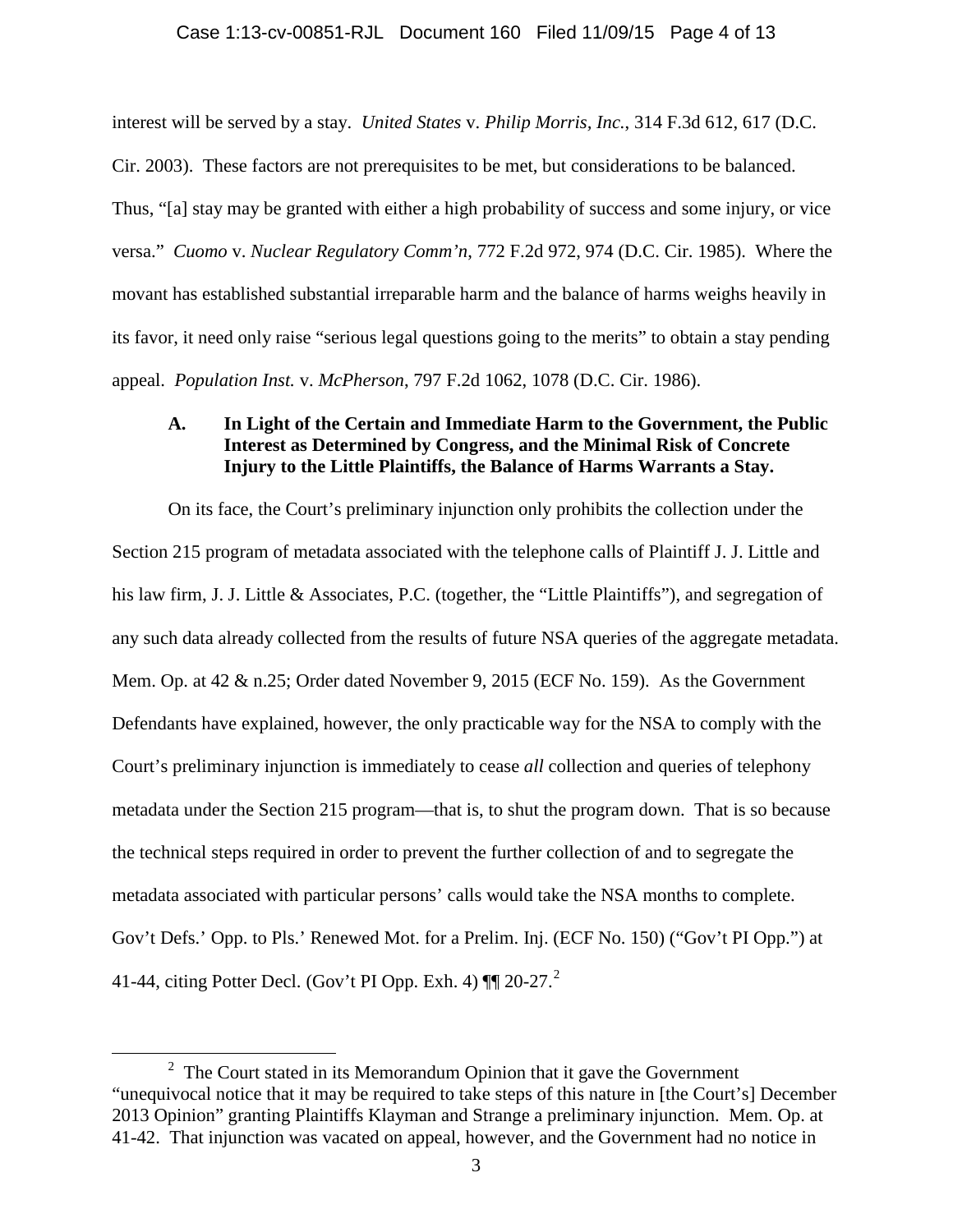# Case 1:13-cv-00851-RJL Document 160 Filed 11/09/15 Page 5 of 13

 However, the capabilities of the Section 215 program remain an important element of the Government's counter-terrorism arsenal, as reflected in both the terms of the USA FREEDOM Act and the assessment of the FBI, *see id.* at 34-35, citing Paarmann Decl. (Gov't PI Opp. Exh. 6)  $\P$  6-11. Compelling the termination of the program before the transition to the new program of targeted metadata collection contemplated by the Act will impair the United States' ability to detect and prevent potential terrorist attacks, contrary to the intent of Congress when it enacted the USA FREEDOM Act. *See ACLU*, 2015 WL 6516757, at  $*6$  (the "orderly transition" provided for by Congress "requires that the government retain the tools it has been using to investigate threats of foreign terrorism until new tools may be put in place"). When the Government is enjoined from effectuating an act of Congress, it almost invariably suffers a form of irreparable injury entitling it to a stay pending appeal. *See Bowen* v. *Kendrick*, 483 U.S. 1304, 1304-05 (1987) (Rehnquist, J., in chambers); *Walters* v. *Nat'l Ass'n of Radiation Survivors*, 468 U.S. 1323, 1324 (1985) (Rehnquist, J., in chambers); *cf. Maryland* v. *King*, 133 S. Ct. 1, 3 (2012) (Roberts, C.J., in chambers).

A stay of the Court's preliminary injunction pending appeal is also in the public interest as determined by Congress and the Executive. Telephony-metadata analysis, and in particular the analytical capabilities of the Section 215 program, remain important to the Government's counter-terrorism efforts, particularly so considering today's heightened threat of small-scale attacks inspired by newly ascendant terrorist organizations. Paarmann Decl. ¶¶ 6-12. Against this landscape Congress and the President arrived at the judgment, embodied in the USA FREEDOM Act, that the capabilities of the Section 215 program should be maintained during the transition period, to avoid creating an intelligence gap before the program of targeted collection is operationally ready to fulfill its role. *See* Gov't PI Opp. at 10, 33-34. *See ACLU*,

 $\overline{a}$ 

<sup>2013</sup> that it might be expected to comply with an injunction on behalf of the Little Plaintiffs, who did not seek to join this litigation until September 2015.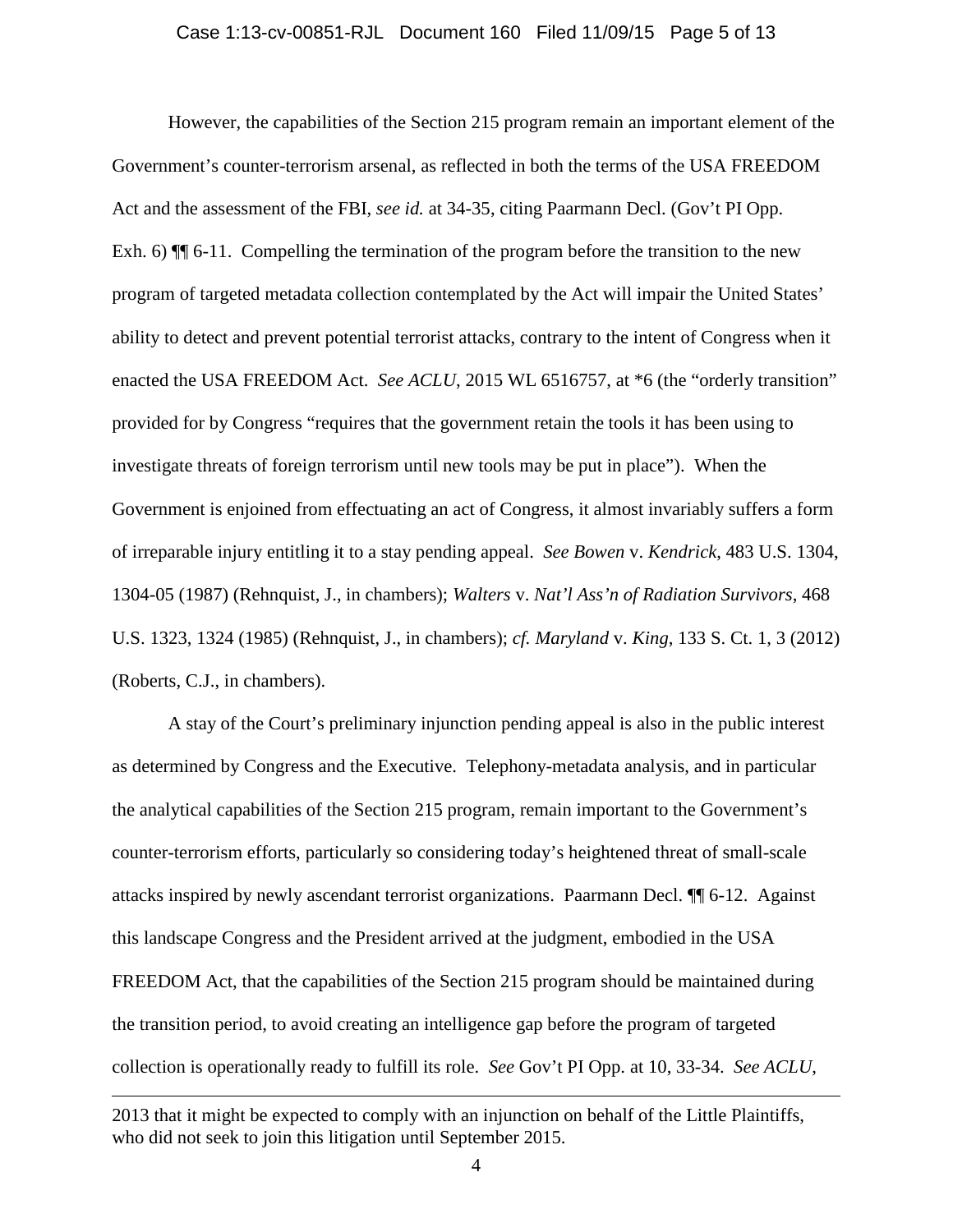201 WL 6516757, at \*9 ("[a]n abrupt end to the [Section 215] program would be contrary to the public interest in effective surveillance of terrorist threats").

 Thus, the Political Branches already have weighed the competing concerns of national security and individual privacy and concluded that the public interest is best served by permitting the Section 215 program to remain operational during the transition to the program of targeted collection. The Government respectfully submits that the Court should not have re-weighed the equities and imposed an injunction that abruptly terminates the program before the end of the statutory transition period. *See United States v. Oakland Cannabis Buyers' Coop.*, 532 U.S. 483, 497-98 (2001) ("Courts of equity cannot, in their discretion, reject the balance that Congress has struck in a statute."). As the Second Circuit concluded, the judgment reached by Congress is one it is uniquely suited to make and should be respected. *ACLU*, 2015 WL 6516757, at \*9. At a minimum, appropriate respect for that judgment requires that the Court's injunction be stayed pending an opportunity for appellate review of the contrary conclusion reached by the Court. *Cf. ACLU v. Clapper,* 785 F.3d 787, 826 (2d Cir. 2015) ("[a]llowing the [Section 215] program to remain in place for a few weeks while Congress decides whether and under what conditions it should continue").

 Moreover, the potential harm of a stay to the Little Plaintiffs is very small and is outweighed by the immediate harm to the Government and the public interest. First, even assuming that records of the Little Plaintiffs' telephone calls are collected at all under the Section 215 program, the continued collection of metadata about their calls for the short duration of a stay itself represents at most a marginal infringement on the Little Plaintiffs' privacy interests. *See* Gov't PI Opp. at 19-20, 35-36. This is especially so considering that the Little Plaintiffs waited more than two years to seek relief from this or any other court. *See id.* at 24 n.12.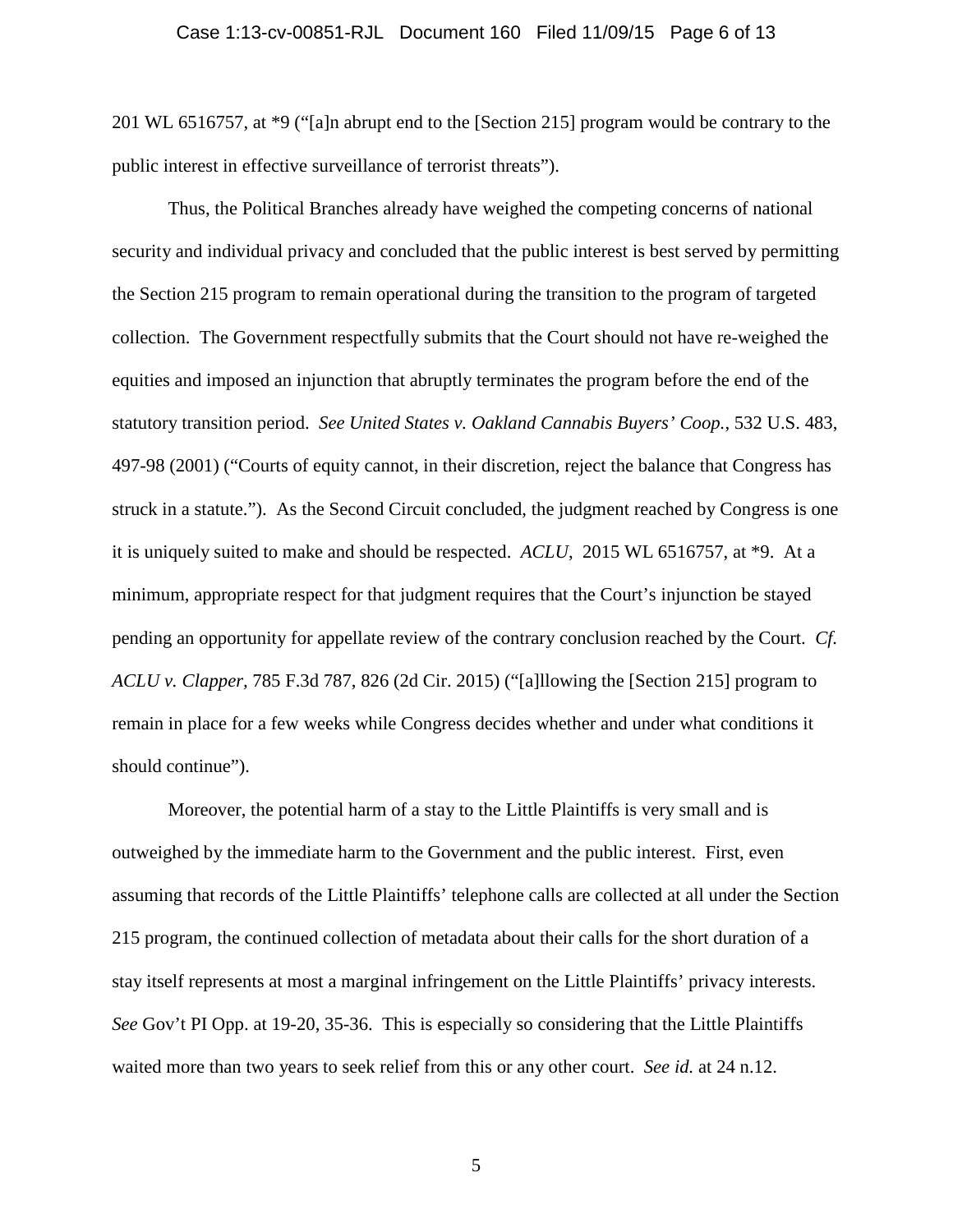# Case 1:13-cv-00851-RJL Document 160 Filed 11/09/15 Page 7 of 13

Second, the chances that NSA analysts would actually review any records of the Little Plaintiffs' calls while a stay is in place are scant, as only a tiny fraction of the aggregated metadata is ever seen, much less scrutinized, by NSA personnel. *See* Gov't PI Opp. at 20, citing Shea Decl. (Gov't PI Opp. Exh. 2)  $\P$  23. The Little Plaintiffs will suffer no injury to their privacy from electronic scans of the metadata that retrieve no records of their calls for analyst review, *see id.* at 21-22, 31-32; at best any such posited injury would be de minimis, *see ACLU*, 785 F.3d at 802. And of course, NSA analysts will have no access whatsoever to any records of the Little Plaintiffs' calls that may be collected during the brief term of a stay once the program terminates on November 29. *See* Gov't PI Opp. at 11-12, 37, citing Potter Decl. ¶¶ 15-17.

Thus, any risk of injury to the privacy interests of the Little Plaintiffs that may be attributable to a stay is minimal, in most respects abstract, and of short duration. In no event would it constitute a substantial injury, *see Philip Morris*, 314 F.3d at 617, that weighs meaningfully against a stay in light of the harm to the Government, and the disservice to the public interest as determined by Congress, if a stay is not granted.

#### **B. The Government Has a Strong Likelihood of Success on Appeal.**

The Government Defendants have a strong likelihood of success on appeal, a factor that also favors issuance of a stay. The Government need not establish "an absolute certainty of success" to obtain a stay, but rather must demonstrate, at a minimum, "serious legal questions going to the merits." *Population Inst.* v. *McPherson*, 797 F.2d 1062, 1078 (D.C. Cir. 1986). Here, the Government has already demonstrated a substantial case on the merits.

### **1. The Little Plaintiffs lack standing and therefore lack any right to relief.**

Standing is an essential element of the merits, without which the Little Plaintiffs are not entitled to any relief. *See Obama v. Klayman*, 2015 WL 5058403, at \*5 (D.C. Cir. Aug. 28, 2015) (Williams, J.). To establish standing, litigants must first show that they have suffered an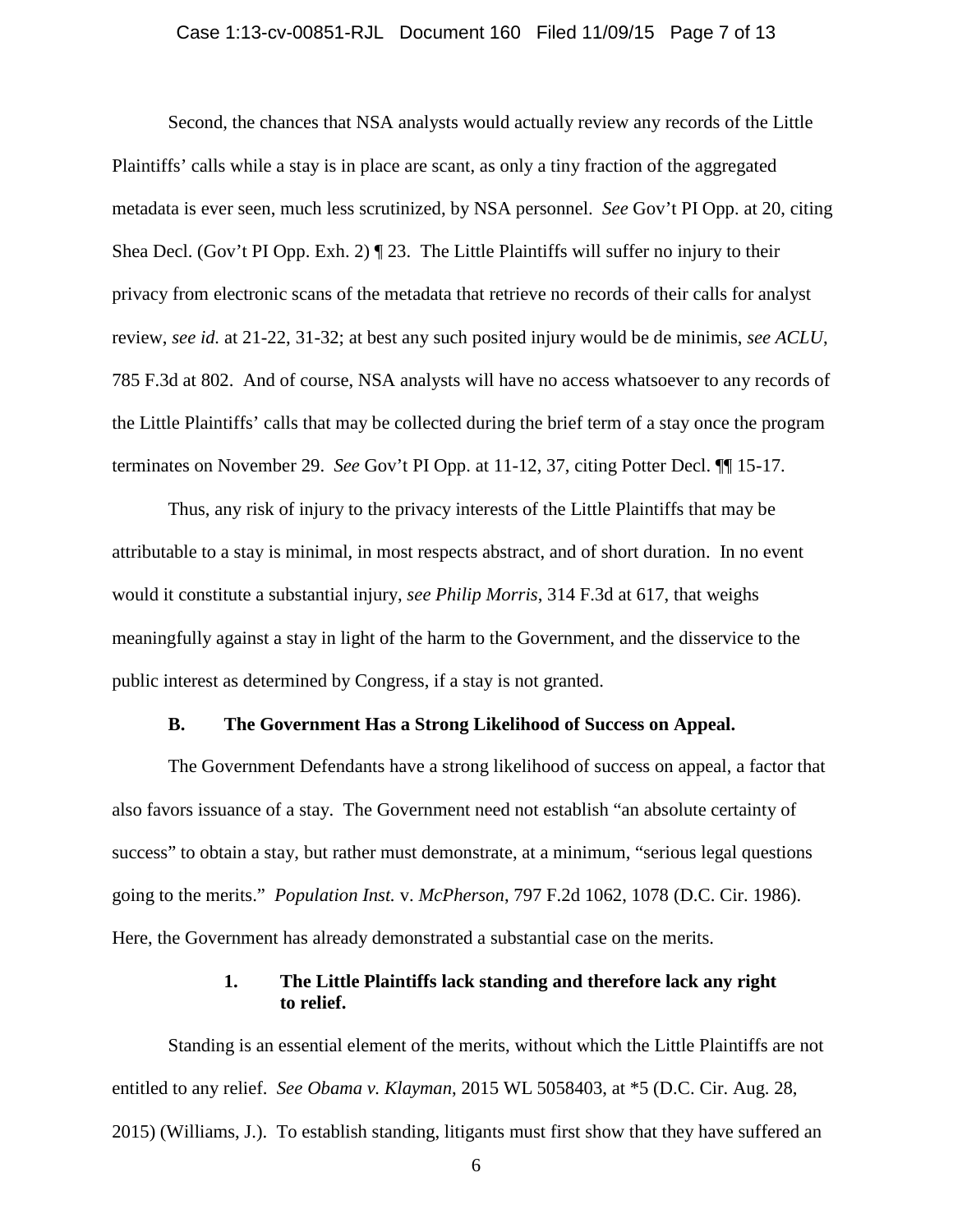#### Case 1:13-cv-00851-RJL Document 160 Filed 11/09/15 Page 8 of 13

injury in fact, "an invasion of a legally protected interest," *Lujan v. Defenders of Wildlife*, 504 U.S. 555, 560 (1992), that is "concrete, particularized, and actual or imminent." *Clapper v. Amnesty Int'l, USA*, 133 S. Ct. 1138, 1147 (2013). A "threatened injury must be *certainly* impending to constitute injury in fact," whereas "allegations of *possible* future injury are not sufficient." *Id.* The Little Plaintiffs have not made the requisite showing.

 First, the Little Plaintiffs present no evidence that their provider, Verizon Business Network Services (VBNS), currently participates in the Section 215 program. Speculation that VBNS must still participate in the program now because the Government acknowledged that it did so for three months in 2013 does not rise to the level of certainty required by *Amnesty International* for standing purposes in this context. *See* Gov't PI Opp. at 19, citing *Klayman*, 2015 WL 5058403, at \*6-7 (Williams, J.); *id.* at \*9-10 (Sentelle, J.). Thus the Little Plaintiffs have not shown that they have standing to seek prospective relief against future collection of records about their calls. *See City of Los Angeles v. Lyons*, 461 U.S. 95, 101-05 (1983).

Second, even assuming that records of the Little Plaintiffs' calls were collected during the acknowledged time period when VBNS participated in the Section 215 program, and even assuming, *contra Smith v. Maryland*, 442 U.S. 735 (1979), that they have a protected Fourth Amendment privacy interest in the metadata contained in those records, the Little Plaintiffs still have not shown that collection of those records has resulted in an actual injury to them, that is to say, "an invasion" of their claimed privacy interest in the records. *Defenders of Wildlife*, 504 U.S. at 560. They have made no showing that records of their calls have ever been accessed or analyzed by the NSA, or likely will be before November 29, 2015 (when all analytic access to the metadata will cease), pursuant to queries authorized under the "reasonable, articulable suspicion" requirement imposed by the FISC's orders. *See* Gov't PI Opp. at 20. Thus the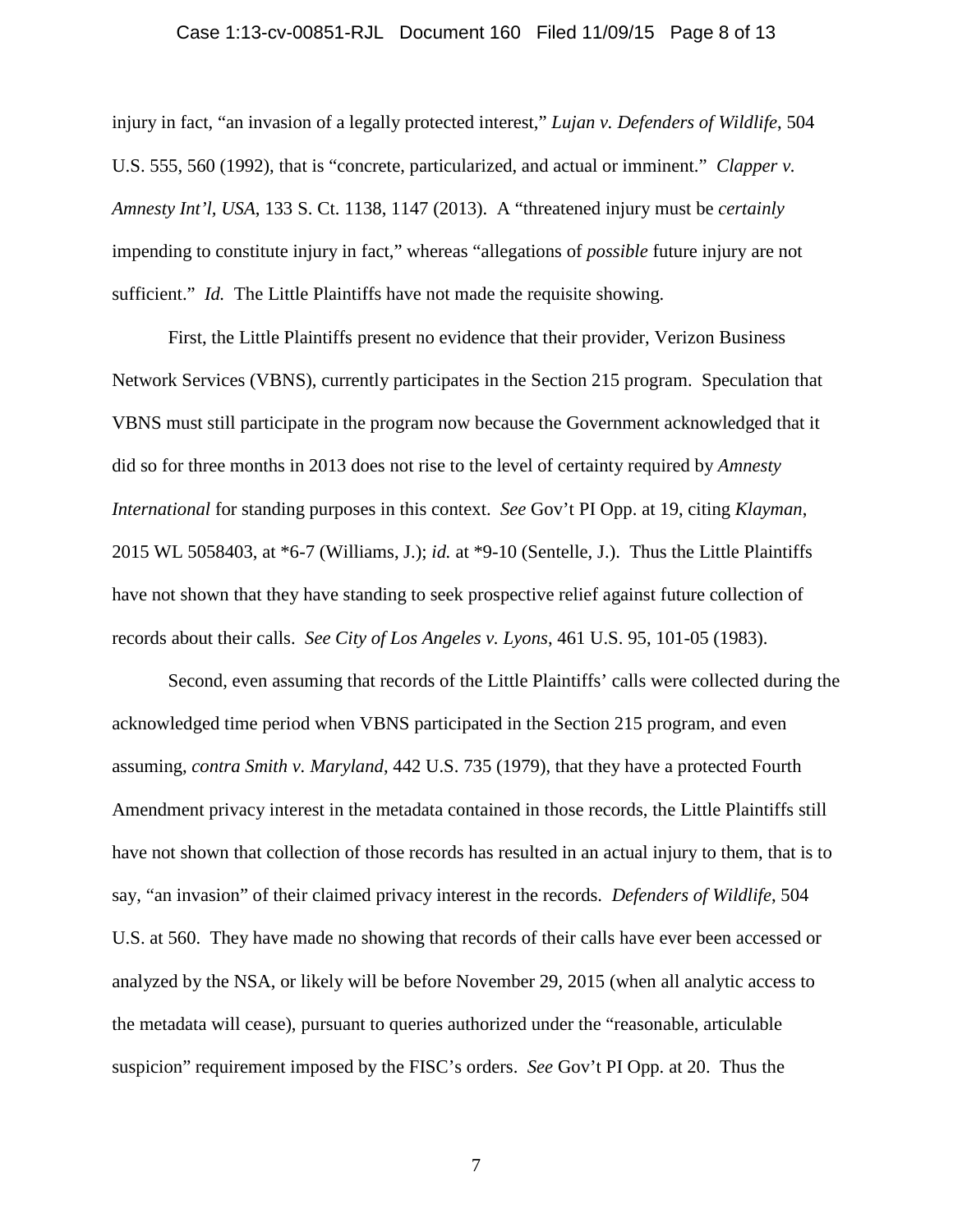Government Defendants are substantially likely to prevail on appeal because the Little Plaintiffs have failed to show any imminent injury sufficient to establish their standing.<sup>3</sup>

## **2. Bulk collection of telephony metadata does not constitute a search within the meaning of the Fourth Amendment.**

 Even if the Little Plaintiffs could establish their standing, the Government is highly likely to succeed on the merits of their Fourth Amendment claim. The premise of that claim, that telephone subscribers have a reasonable expectation of privacy in communications routing information (such as dialed telephone numbers) that they convey to their providers was rejected by the Supreme Court in *Smith* v. *Maryland*, 442 U.S. 435 (1979). *Smith* and the third-party doctrine on which its holding is based remain good law, *see Riley v. California*, 134 S. Ct. 2473, 2489 n.1 (2014), and *Smith's* holding has been widely applied to government collection of metadata associated with such modern forms of telecommunication as electronic mail and textmessaging. *See* Gov't PI Opp. at 29-30 (and cases cited therein).

 $3$  The Court's conclusion that the Little Plaintiffs' Fourth Amendment interests are invaded every time that the NSA electronically scans the metadata for records within two "hops" of targeted selectors is incompatible with numerous decisions of the Supreme Court elucidating the meaning of a Fourth Amendment search. *See* Gov't PI Opp. at 21-23 & n.11, 31-32. The distinction between electronic scans and actual human review of information is recognized by numerous authorities. *See In re Warrant to Search a Certain E-Mail Account, supra*, 2014 WL 1661004, at \*6 (S.D.N.Y. Apr. 25, 2014); Bruce E. Boyden, Can a Computer Intercept Your Email?, 34 Cardozo L. Rev. 669, 673 (2012) (arguing that "automated processing [of e-mail] that is not contemporaneously reviewable by . . . humans, and does not produce a record for later human review, is not an interception [under] the Wiretap Act"); Richard A. Posner, Privacy, Surveillance, and Law, 75 U. Chi. L. Rev. 245, 254 (2008) ("Computer searches do not invade privacy because search programs are not sentient beings. Only [a] human search should raise constitutional or other legal issues."); Orin S. Kerr, Searches and Seizures in a Digital World, 119 Harv. L. Rev. 531, 547-48, 551-54 (2005) (contending that "a search of data stored on a hard drive occurs when that data … is exposed to human observation"); Use of E-Mail Service Provider That Scans E-Mails For Advertising Purposes, NY Eth. Op. 820 (2008) (a lawyer may use an e-mail service provider that conducts computer scans of e-mails to generate computer advertising, without breaching client confidentiality, where the e-mails are not reviewed by or provided to human beings other than the sender and recipient); Legal Ethics, Law. Deskbk. Prof. Resp. § 1.6-2(c) (2013-2014 ed.) ("general rule" same). Thus the Government has a substantial likelihood of prevailing on appeal on this point as well.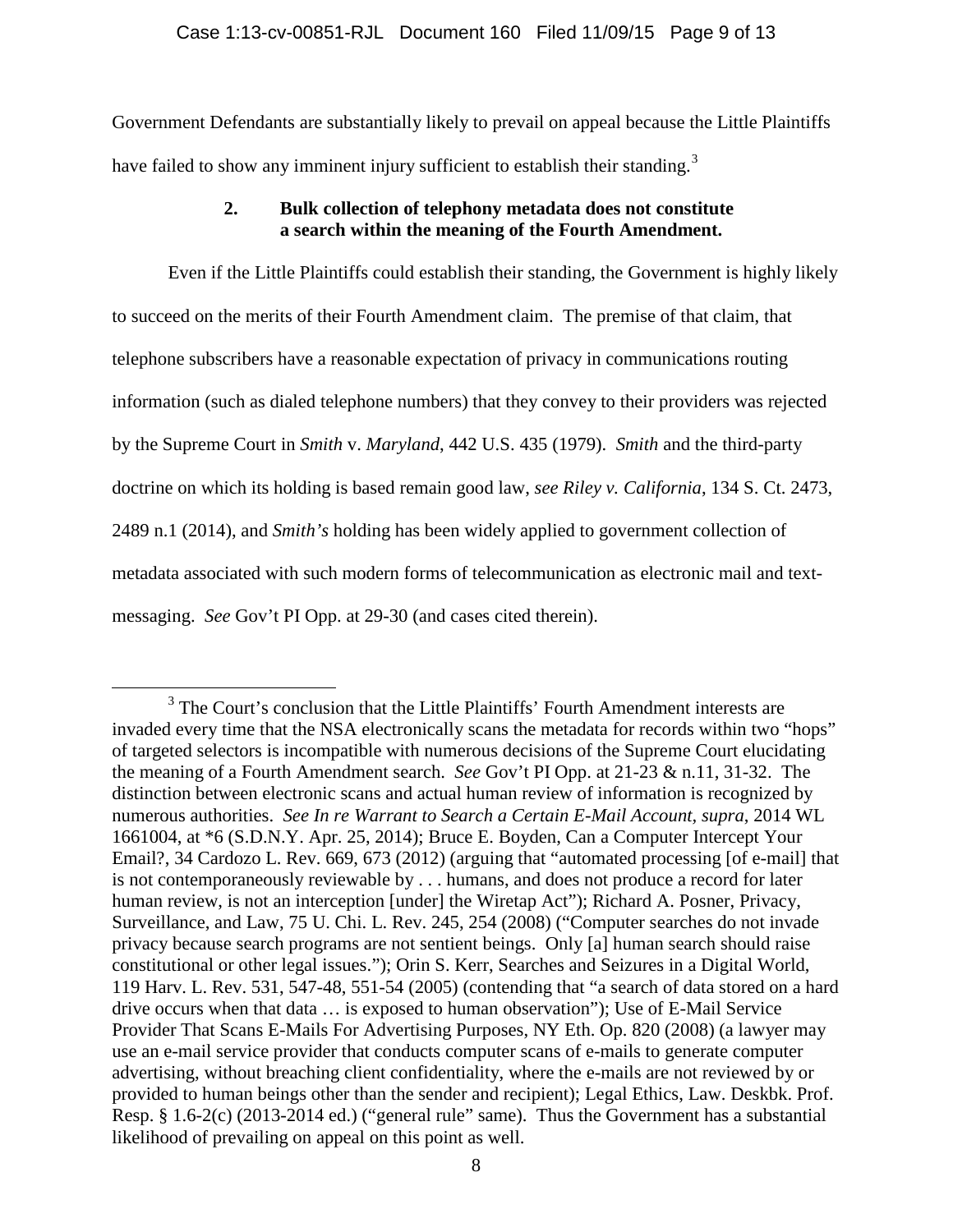As this Court has acknowledged, the Fourth Amendment analysis in this case "must start" with *Smith*, *Klayman*, 957 F. Supp. 2d at 30, and the Court also recognized that *Smith* must be distinguished from this case if Plaintiffs are to prevail, *see id.* at 32. But the grounds on which the Court purported to differentiate the pen-register recording in *Smith* from the Section 215 program—in brief, the duration, breadth, and quantity of data collection—did not factor into the Supreme Court's decision in *Smith. See* 442 U.S. at 742-45. Rather, *Smith's* holding was anchored in the established principle that individuals have no protected expectation of privacy in information they provide to third parties. *Id.* at 743-44. All other courts to consider the question, including numerous FISC judges, have concluded that *Smith* therefore controls in this situation and that the Section 215 program is consistent with the Fourth Amendment. *See* Gov't PI Opp. at  $9 \& n.3$ . Several of these decisions expressly reject the distinctions on which this Court relied in reaching the contrary conclusion. *See* March 20, 2014 FISC Order (Gov't PI Opp. Exh. 5) at 9-23; *ACLU*, 959 F. Supp. 2d at 752; *United States v. Moalin*, 2013 WL 6079518, at \*5-8 (S.D. Cal. Nov. 18, 2013); *In re Application of the FBI for an Order Requiring the Prod. of Tangible Things*, 2013 WL 5741573 at \*2-3 (F.I.S.C. Aug. 29, 2013). Indeed, the Second Circuit found it "difficult to conclude" that litigants such as Plaintiffs here are likely to succeed "in arguing that new conditions require a reconsideration of the reach of [such] a longestablished precedent" as *Smith. ACLU*, 2015 WL 6516757, at \*8. This sizeable body of case law manifests the Government's substantial likelihood of prevailing on appeal.<sup>4</sup>

 $\overline{4}$  $4$  Further heightening the Government's likelihood of prevailing is the fact that even if individuals had a reasonable expectation of privacy in telephony metadata conveyed to thirdparty providers, the Little Plaintiffs have demonstrated no infringement of that interest so as to give rise to a Fourth Amendment search. As discussed *supra*, at 7-8 n.2, numerous Supreme Court decisions and other authorities support the proposition that, unless NSA queries of the collected metadata occurring in the remaining three weeks of the Section 215 program actually expose records of the Little Plaintiffs' telephone calls to review by NSA analysts, no Fourth Amendment search of those records will occur. *See also* Gov't Defs.' PI Opp. at 21-23, 31-32.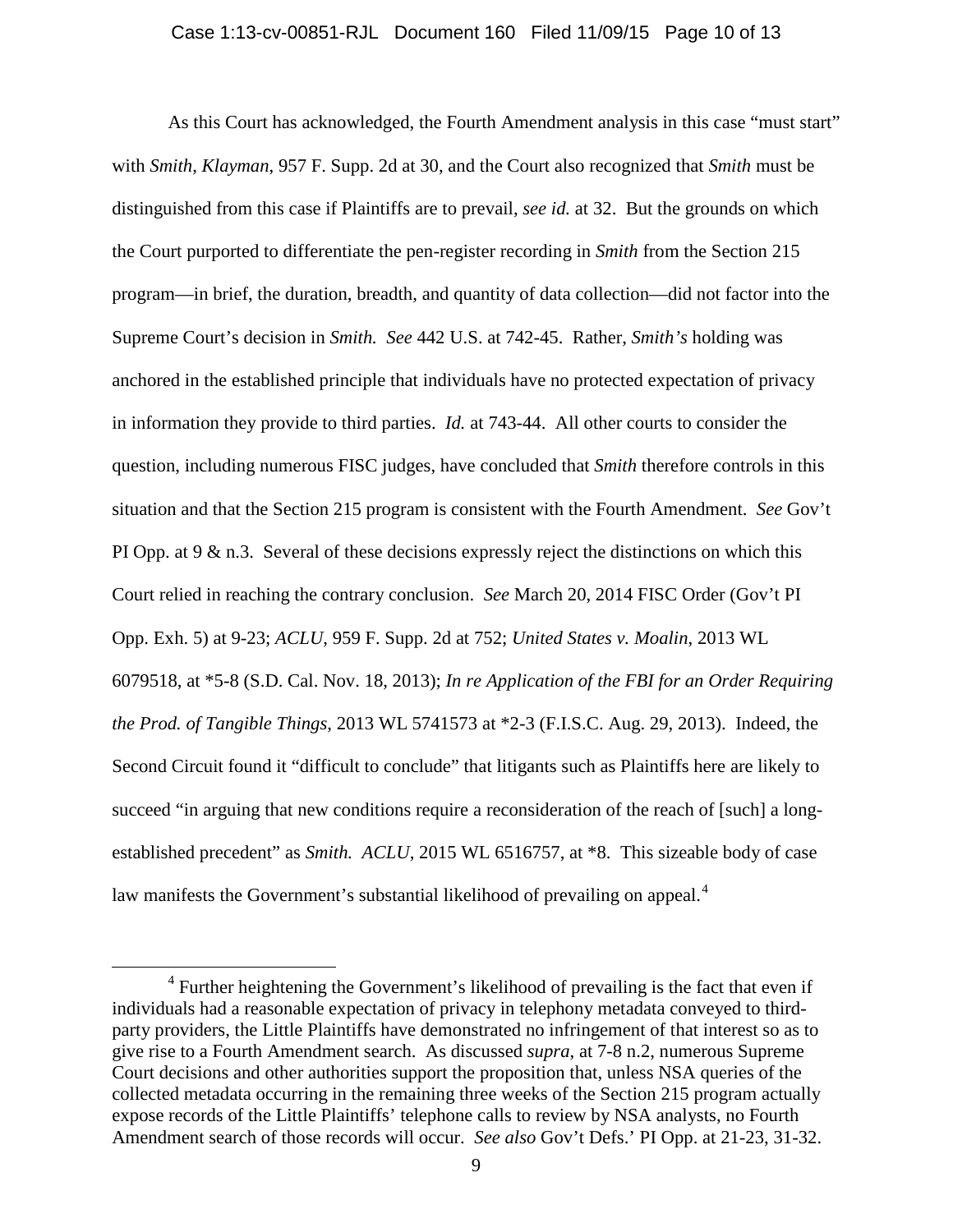## **3. Even if bulk collection of telephony metadata could constitute a Fourth Amendment search, it was reasonable of Congress to continue the Section 215 program during the transition period.**

 Even if the Little Plaintiffs were correct that collecting telephony metadata from the business records of telecommunications companies constitutes a Fourth Amendment search, the Government Defendants are still substantially likely to prevail on appeal. This is so because permitting the continued operation of the Section 215 program for approximately three more weeks until the targeted program of metadata collection can be made operationally ready meets the reasonableness standard applicable to searches that serve "special needs" of the government above and beyond law enforcement. *See, e.g.*, *Vernonia Sch. Dist. 47J* v. *Acton*, 515 U.S. 646, 653 (1995); *Hartness* v. *Bush*, 919 F.2d 170, 173 (D.C. Cir. 1990).

To assess reasonableness under the special-needs doctrine, courts must "employ[] a balancing test that weigh[s] the intrusion on the individual's [constitutionally protected] interest[s]" against the "'special needs' that support[] the program." *Ferguson* v. *City of Charleston*, 532 U.S. 67, 78 (2001). The Section 215 program serves special government needs above and beyond law enforcement—namely, identifying unknown terrorist operatives and preventing terrorist attacks. These are national-security interests of the utmost importance. *See Hartness*, 919 F.2d at 173; *Cassidy* v. *Chertoff*, 471 F.3d 67, 82 (2d Cir. 2006); *Klayman*, 957 F. Supp. 2d at 39. As the Government Defendants have shown, continued operation of the Section 215 program during the current transition period serves Congress's specific objective of ensuring that the Government retains the program's important capabilities in the midst of continuing terrorist threats until the new program of targeted metadata collection can fulfill that role. The significance of that objective is affirmed by the FBI's view that the capabilities of the Section 215 program remain an important part of its counter-terrorism arsenal, especially in the current, heightened threat environment. Paarmann Decl. ¶¶ 6-12. *See* Gov't PI Opp. at 33-34.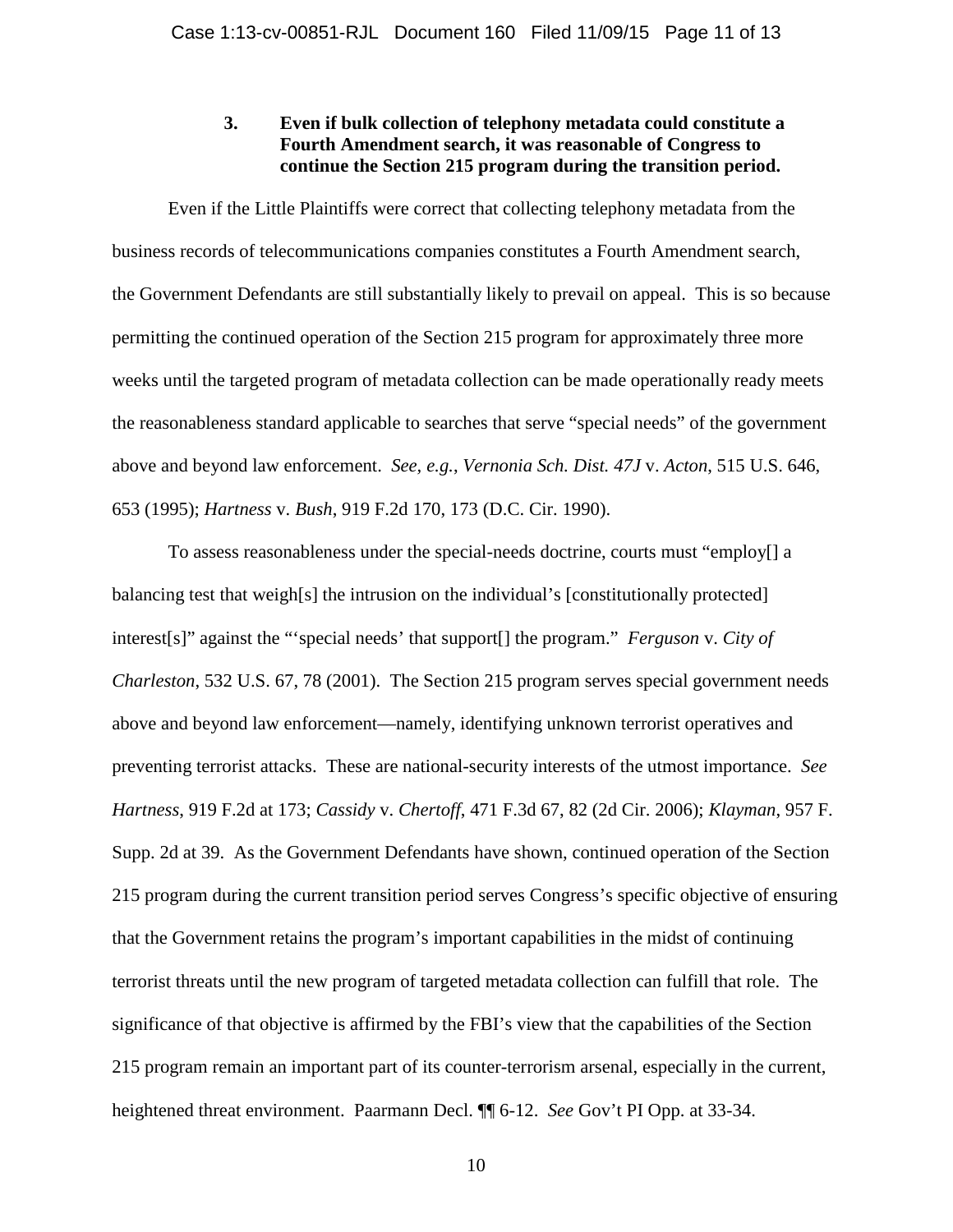Balanced against the important purposes served by the Section 215 program during the transition period is the minimal risk that the program will have any concrete impact on the Little Plaintiffs' privacy interests before it terminates on November 29, 2015. *See id.* at 35-37. The Government's interest in preserving its capacity to detect terrorist threats, in the midst of an evolving threat environment, during the brief time remaining until the targeted program of telephony metadata becomes fully operational, far outweighs the now-reduced potential for infringement upon the Little Plaintiffs' privacy. Continued operation of the Section 215 program until the end of the transition period is therefore reasonable and constitutional under the specialneeds doctrine. *See ACLU*, 2015 WL 6516757, at \*9 (remarking that allowing the Section 215 program "to remain in place for the short period that remains at issue is the prudent course" and is "likely . . . appropriate" even if a program of indefinite duration were unconstitutional). Accordingly, the Government Defendants have at the very least a substantial likelihood of success on the merits, which weighs strongly in favor of a stay.

#### **CONCLUSION**

 For the reasons explained above, this Court should (1) stay its preliminary injunction pending appeal, and (2) enter an immediate administrative stay until this motion is resolved, and should the motion be denied, a stay until at least 10 days afterward so that the Government can seek relief from the Court of Appeals, if warranted.

Dated: November 9, 2015

Respectfully submitted,

BENJAMIN C. MIZER Principal Deputy Assistant Attorney General

JOSEPH H. HUNT Director, Federal Programs Branch

ANTHONY J. COPPOLINO Deputy Branch Director